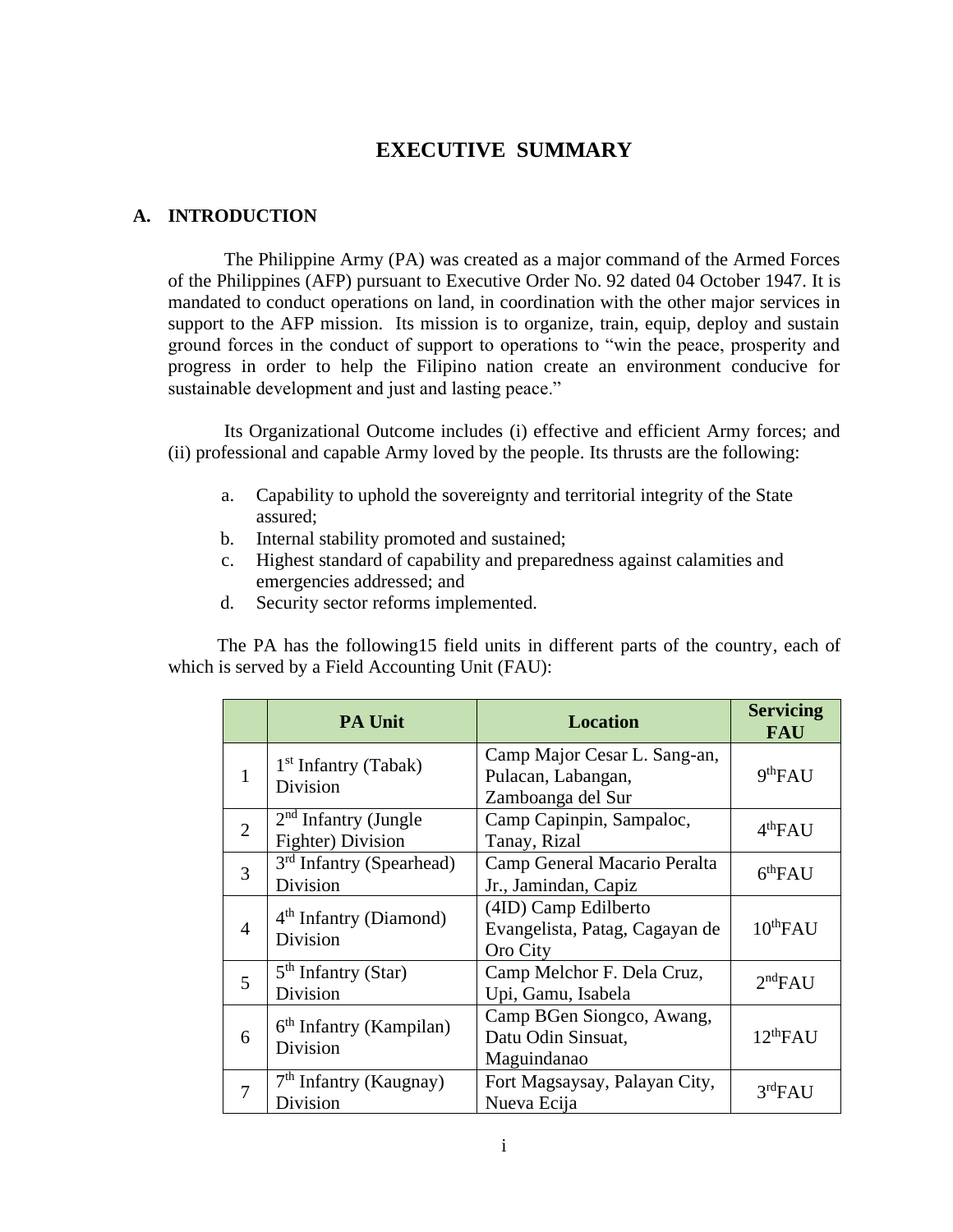|    | <b>PA Unit</b>                                       | <b>Location</b>                                                                 | <b>Servicing</b><br><b>FAU</b> |
|----|------------------------------------------------------|---------------------------------------------------------------------------------|--------------------------------|
|    | AAR, SOCOM                                           |                                                                                 |                                |
| 8  | 8 <sup>th</sup> Infantry (Storm<br>Trooper) Division | Camp Lukban, Maulong,<br>Catbalogan City, Samar                                 | 8 <sup>th</sup> FAU            |
| 9  | $9th$ Infantry (Spear)<br>Division                   | Camp Weene Martillana, Pili,<br><b>Camarines Sur</b>                            | 5 <sup>th</sup> FAU            |
| 10 | $10th$ Infantry (Agila)<br>Division                  | Camp General Manuel T. Yan,<br>Brgy. Tuboran, Mawab,<br>Compostela Valley       | 11 <sup>th</sup> FAU           |
| 11 | Mechanized Infantry<br>Division & TRADOC             | Camp O'Donnell, Capas,<br>Tarlac                                                | 1 <sup>st</sup> FAU            |
| 12 | $51st$ Engineer Brigade                              | Camp Rigoberto J. Atienza,<br>Libis, Quezon City                                | 14 <sup>th</sup> FAU           |
| 13 | $52nd$ Engineer Brigade                              | (52EBde) Camp Colonel Oscar<br>F. Natividad, Manolo Fortich,<br><b>Bukidnon</b> | $10^{th}$ FAU                  |
| 14 | $53rd$ Engineer Brigade                              | Camp Lapu-lapu, Cebu City                                                       | 7 <sup>th</sup> FAU            |
| 15 | $54th$ Engineer Brigade                              | Camp Gen Arturo T Enrile,<br>Malagutay, Zamboanga City                          | $16^{th}$ FAU                  |

Under the present organizational set up, the PA is headed by Commanding General Lieutenant General Macairog S. Alberto. He assumed office on 15 October 2018 after the retirement from service of Lieutenant General Rolando Joselito D. Bautista. He is assisted by Vice Commander, MGen Rizaldo B. Limoso<sup>1</sup> and Chief of Staff, MGen Jesus B. Sarsagat<sup>2</sup> and 16 equivalent technical staff.

For CY 2018, the Command has a total strength of 97,774 consisting of 7,027 officers, 89,563 enlisted personnel, 207 provisionary 2LT and 977 candidate soldiers. Its work force is supplemented by 1,372 civilian employees.

### **MAJOR ACCOMPLISHMENTS**

In 2018, the Command accomplished the following guided by the AFP Development Support and Security Plan "Kapayapaan" 2017-2022 and the PA Support Plan to FRAG-O 02 to AFP OD 01-201:  $3$ 

# *1. Territorial Defense, Security and Stability*

Internal security operations were sustained for the whole year with a total of 293,022 combat operations conducted against the CPP-NPA, resulting in 628 engagements. A total of 260,701 combat operations were conducted against the

<sup>&</sup>lt;sup>1</sup> Assumed office on 15 February 2019

<sup>&</sup>lt;sup>2</sup> Assumed office on 15 December 2018

<sup>3</sup> Philippine Army Annual Accomplishment Report CY 2018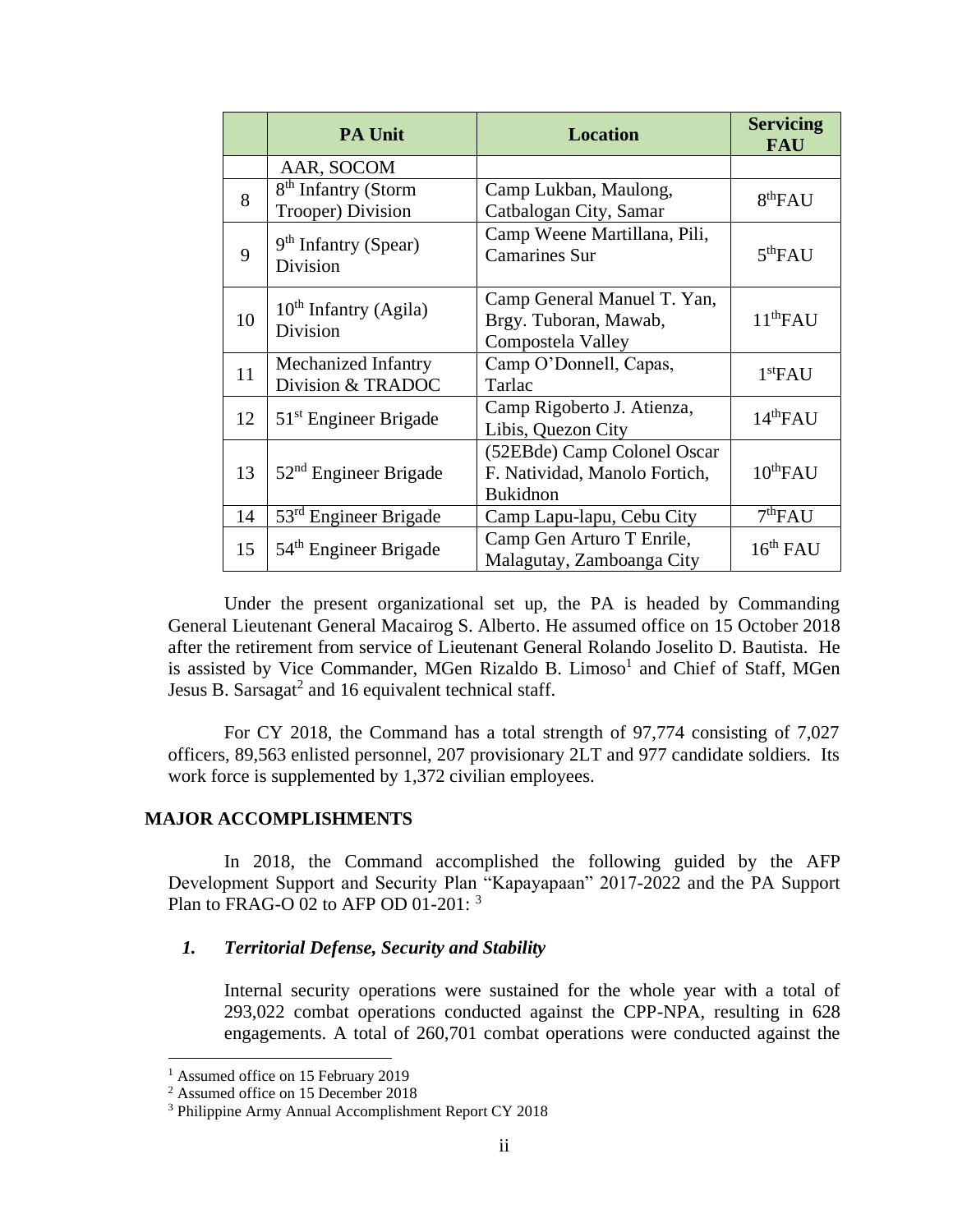Abu Sayyaf Group (ASG), Lawless Terrorist Groups (LTGs), and Lawless Elements (LLEs), resulting to 394 engagements. The government recovered a total of 5,733 firearms in these combat operations and, overall, resulted in 243 enemy fatalities, 67 wounded and 5,285 who surrendered, were captured or apprehended.

In line with the Commander-in-Chief's thrust of defeating Communist Terrorists and curbing the rise of violent extremism, the Command activated 10 new Infantry Battalions. Moreover, to address the threat posed by terrorist groups particularly in the province of Sulu, 11ID (Provisional) was formally activated on 17 December 2018 at its Headquarters in Kuta Heneral Teodulfo Bautista (KHTB). Furthermore, to provide the Army with a deployable contingency force during emergency situations, the Command formally activated the 1st Brigade Combat Team (BCT) last 15 December 2018 at Fort Magsaysay, Nueva Ecija.

On doctrine development, the Command facilitated the publication and distribution of handbooks and manuals to capacitate the units in conducting Internal Peace And Security Operations (IPSO). This includes *Marawi and Beyond: The JTF Marawi* book series composed of 28 handbooks and the Comparative Analysis of the Military Campaigns of Fallujah, Mosul, and Marawi City. Further, the Command developed manuals and reference materials including 16 doctrine manuals that were promulgated. Several other documentations were crafted to include: Company Commanders' Handbook; A Chronicle of Policy Initiatives S-2018; Army Human Rights Handbook; and, Cybersecurity Awareness Guide among others. In support to the directives issued by the GHQ, the Philippine Army crafted and issued five (5) Support Plans on how the Command will support and sustain the AFP operations in different situations.

#### 2. *Humanitarian Assistance and Disaster Response* **(HADR)**

HADR trainings, particularly Disaster Rescue and Response Operations (DRRO) training was included in the Command directed in-service trainings in the Annual Training Program. The Command also provided P3M to support operations during the onslaught of natural disasters and another P2M for the training of Infantry Divisions' HADR Company. Additionally, P46M worth of various Disaster Response Operations (DRO) specialized and medical equipment were issued to Philippine Army Major Units (PAMUs) through the Department of National Defense- Quick Response Fund (DND-QRF).

#### *3. International Defense and Security Engagements (IDSE)*

To enable purposive and progressive relations with allied nations and facilitate knowledge exchange and inter-state interactions, a total of 163 IDSE activities were conducted. The Philippine Army joined various activities with foreign counterparts such as: Exchange Visits, Planning Conferences, Subject Matter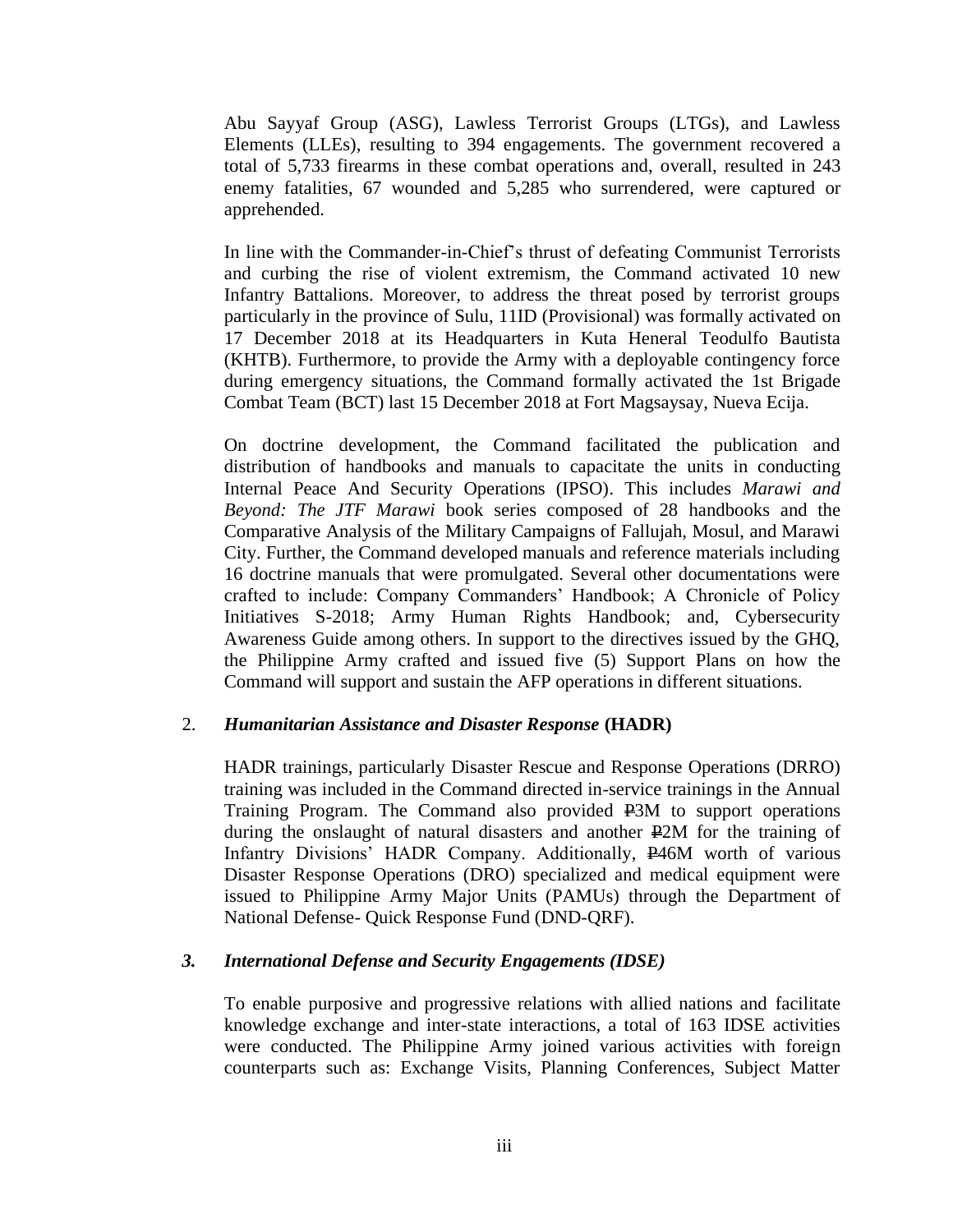Experts' Exchange, Symposia, Exercises and Working Group Meetings. In addition, the Philippine Army availed of 77 courses from allied countries.

# 4. *Force-Level Command and Control, Training and Support*

The Command pursued numerous lines of action to provide force-level support, primarily through the conduct of series of workshops, seminars, and trainings. It initiated the conduct of Trauma Risk Management Training (TRIM) that aims to help the participants identify early signs and symptoms of Combat Stress and provide proactive measures to prevent Post Traumatic Stress Disorder which can greatly help their units. Further, in giving importance and due recognition to the indispensable services of the CAFGU Active Auxiliary (CAA) as force multipliers, the PA facilitated the 110-percent increase in CAFGU Active Auxiliary Mutual Benefit Association, Inc. (CAA MBAI) insurance benefits and initiated the granting of financial support to the CAAs-I service through Executive Order No. 69. This amounted to  $\overline{P7,000.00}$  per CAA in the last two months of 2018.

A significant breakthrough was achieved by the Philippine Army in being globally recognized for strategy management execution and inducted to the Palladium Balanced Scorecard Hall of Fame in London. Furthermore, in nurturing the high trust and respect of the people to the Philippine Army, the Command's initiatives to enhance its systems and processes to achieve a modern and professional army significantly contributed to the good perception of the Filipinos towards the organization. The Philippine Army maintained an excellent trust rating of  $+79$  and satisfaction rating of  $+75$  based on the nationwide survey conducted by social weather station for year-end 2018.

# **B. OPERATIONAL HIGHLIGHTS**

The PA's accomplishment per Major Final Output in CY 2018 are shown in the following table vis-à-vis the target:

| <b>Major Final Output</b>                                                                                                                           | <b>Target</b> | <b>Accomplishment</b> | Percentage of<br><b>Accomplishment</b> |
|-----------------------------------------------------------------------------------------------------------------------------------------------------|---------------|-----------------------|----------------------------------------|
| 1. Number of tactical and ready<br>reserve units maintained<br>a. Tactical Battalions<br>b. Ready Reserve Battalions                                | 191<br>82     | 205<br>82             | 107<br>100                             |
| 2. Percentage of<br>operational<br>readiness of tactical and ready<br>reserve units<br>a. Tactical Battalions<br>b. Ready Reserve Battalions        | 82%<br>65%    | 82%<br>63%            | 100<br>97                              |
| 3. Average percentage of effective<br>strength of tactical battalions that<br>can be mobilized within one hour<br>as dictated by higher authorities | 90%           | 90%                   | 100                                    |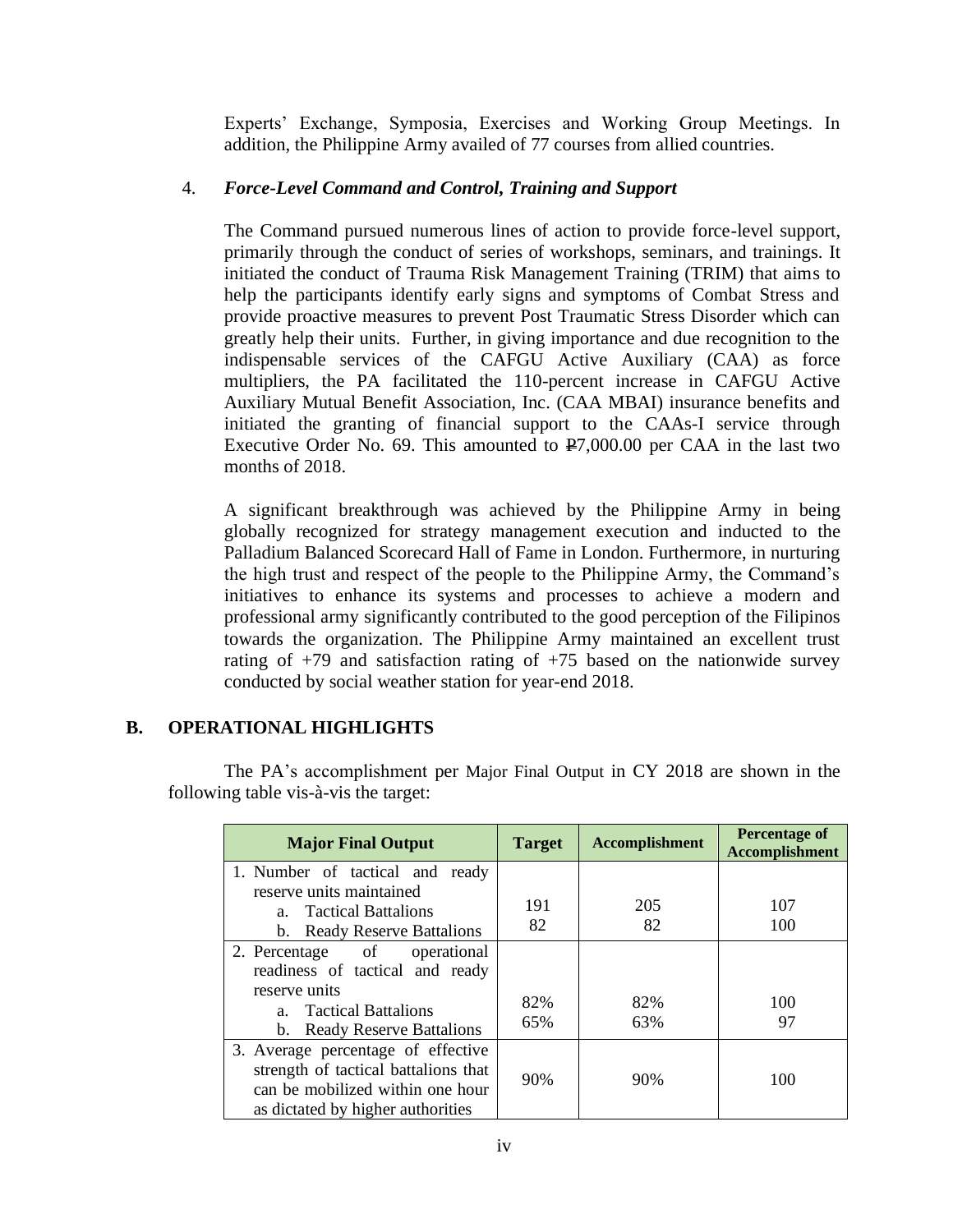# **C. FINANCIAL HIGHLIGHTS**

The summary of appropriation, comparative sources and uses of funds, financial position, and financial performance of the Philippine Army for CYs 2018 and 2017 are presented below:

a. Summary of total appropriations, allotment received, obligations incurred and balances follows while the details are presented in **Annex A**.

| <b>Fund Source</b>         | Amount<br>(in Thousands) |                   |                                       |                 |  |
|----------------------------|--------------------------|-------------------|---------------------------------------|-----------------|--|
|                            | <b>Appropriations</b>    | <b>Allotments</b> | <b>Obligations</b><br><b>Incurred</b> | <b>Balances</b> |  |
| Regular Fund               | P-63,998,132             | P 63,998,132      | P 62, 158, 194                        | P 1,839,938     |  |
| Special<br>Purpose<br>Fund | 24,702,074               | 24,702,074        | 24, 165, 051                          | 537,023         |  |
| Automatic<br>Appropriation | 578,370                  | 578,370           | 578,370                               |                 |  |
| <b>BCDA</b> Fund           |                          | 183,629           | 4,038                                 | 179,591         |  |
| <b>Grand Total</b>         | ₽ 89,278,576             | P89,462,205       | P86,905,653                           | $P$ 2,556,552   |  |

b. Comparative Financial Position

| <b>Particulars</b>        | <b>Amount</b><br>(in Thousands) |                  |
|---------------------------|---------------------------------|------------------|
| <b>Financial Position</b> | 2018                            | 2017 As Restated |
| Assets                    | $P$ 110,675,218                 | P105,539,123     |
| Liabilities               | 4,113,341                       | 3,668,452        |
| Equity                    | $P$ 106,561,877                 | 101,870,671      |

c. Comparative Financial Performance

| <b>Particulars</b>               | <b>Amount</b><br>(in Thousands) |                  |
|----------------------------------|---------------------------------|------------------|
|                                  | 2018                            | 2017 As Restated |
| <b>Financial Performance</b>     |                                 |                  |
| <b>Total Revenue</b>             | $P$ 119,380                     | $P$ 92,026       |
| Less: Current Operating Expenses |                                 |                  |
| <b>Personnel Services</b>        | 72,251,137                      | 48, 137, 676     |
| Maintenance & Other              | 6,263,282                       | 6,281,268        |
| <b>Operating Expenses</b>        |                                 |                  |
| <b>Financial Expenses</b>        |                                 |                  |
| Non-Cash Expenses                | 1,365,036                       | 1,376,855        |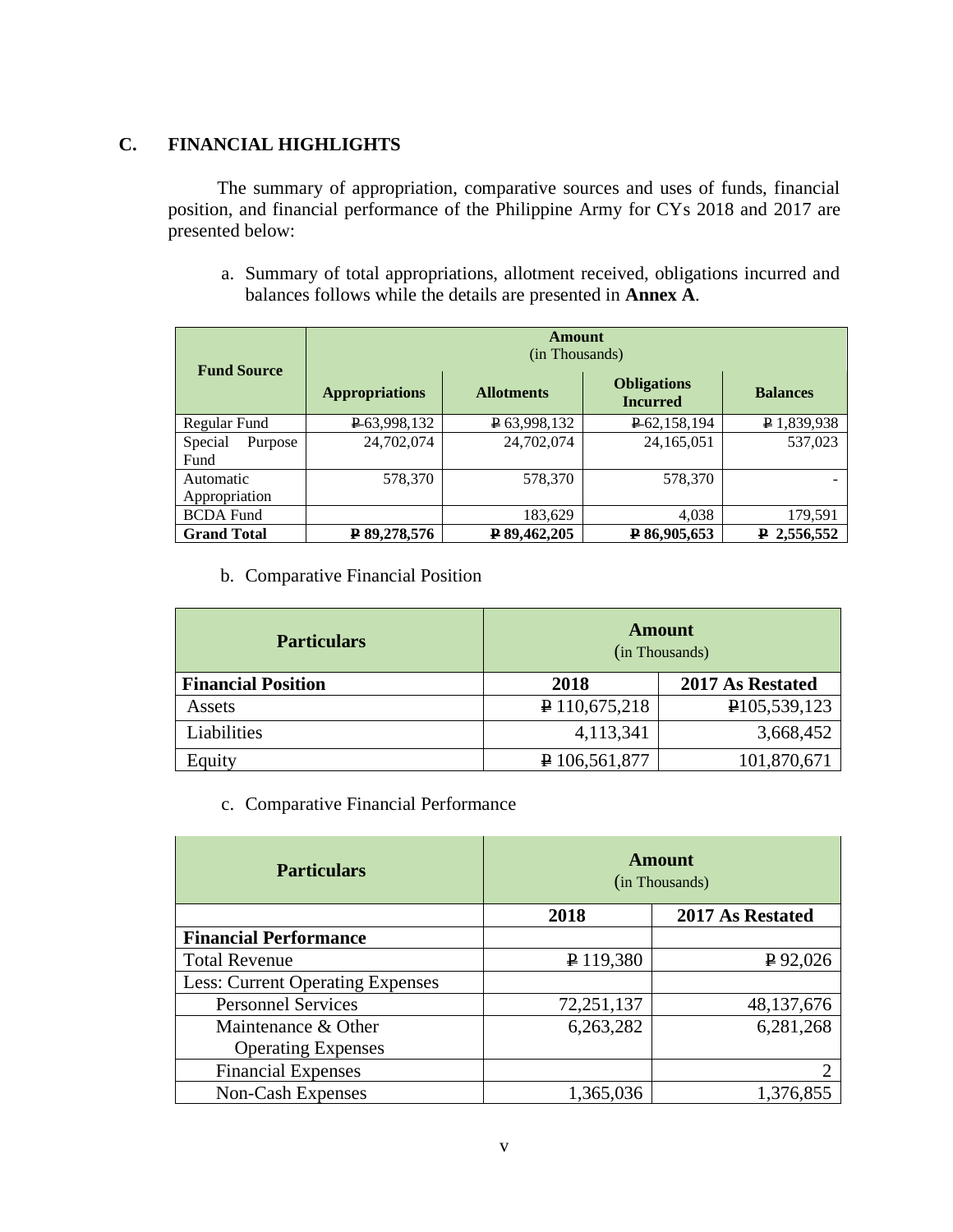| <b>Particulars</b>                      | <b>Amount</b><br>(in Thousands) |                    |
|-----------------------------------------|---------------------------------|--------------------|
|                                         | 2018                            | 2017 As Restated   |
| <b>Total Current Operating Expenses</b> | ₽ 79,879,455                    | $P$ 55,795,801     |
|                                         |                                 |                    |
| Surplus/(Deficit) from Current          | (79,760,075)                    | (55,703,775)       |
| Operations                              |                                 |                    |
| Net Financial Assistance/Subsidy        | $P$ 85,320,150                  | $P$ 59,972,045     |
| Other Non-Operating Income              | 20,743                          | 21,688             |
| Gains                                   | 103                             | 4,834              |
| Losses                                  | (509)                           |                    |
| Surplus for the period                  | P 5,580,412                     | $\bf{P}$ 4,294,792 |

#### **D. SCOPE OF AUDIT**

The audit covered the financial accounts and operation of the PA for CY 2018. It was conducted on a test basis to: (a) verify the level of assurance that may be placed on Management's assertions on the financial statements; (b) determine the propriety of transactions and their compliance with pertinent laws, rules and regulations; (c) identify opportunities for improvement; and (d) ascertain the extent of implementation of prior years' audit recommendations.

The audit of the 2018 accounts and operations of the 15 field units of the PA was performed by the Audit Teams and Audit Groups assigned thereat. The results of such audit formed part of the audit observations herein and, in turn, the basis of the Audit Certificate accompanying this report. These 15 field units accounted for P22,897,763,436.54 or 21 percent of the P110,675,218,167.32 total assets as of 31 December 2018 of the PA and 18 percent of its P79,879,455,084.45 total current operating expenses for the year then.

As discussed in *Observation No. 1* of this report, Headquarters PA (HPA) and four of its field units failed to submit the financial transactions involving  $P2,587,345,689.09$ , thereby limiting the extent of audit.

In the case of Confidential and Intelligence Funds, the audit was limited to the cash advances drawn under these funds in accordance with Section 6.3.5 of Joint Circular 2015-01 dated 08 January 2015 of the Commission on Audit, Department of Budget and Management (DBM), Department Interior and Local Government (DILG), Governance Commission for GOCCs and Department of National Defense (DND).

The audit of the assets transferred by the HPA to its PA field units, National Government Agencies (NGAs) or Government-owned and Controlled Corporations (GOCCs) was limited basically to: (i) ensuring that the assets transferred is for a project of the PA with appropriate allotment and covered by a Memorandum of Agreement (MOA) or similar document and that it is properly recorded; (ii) seeing that reports of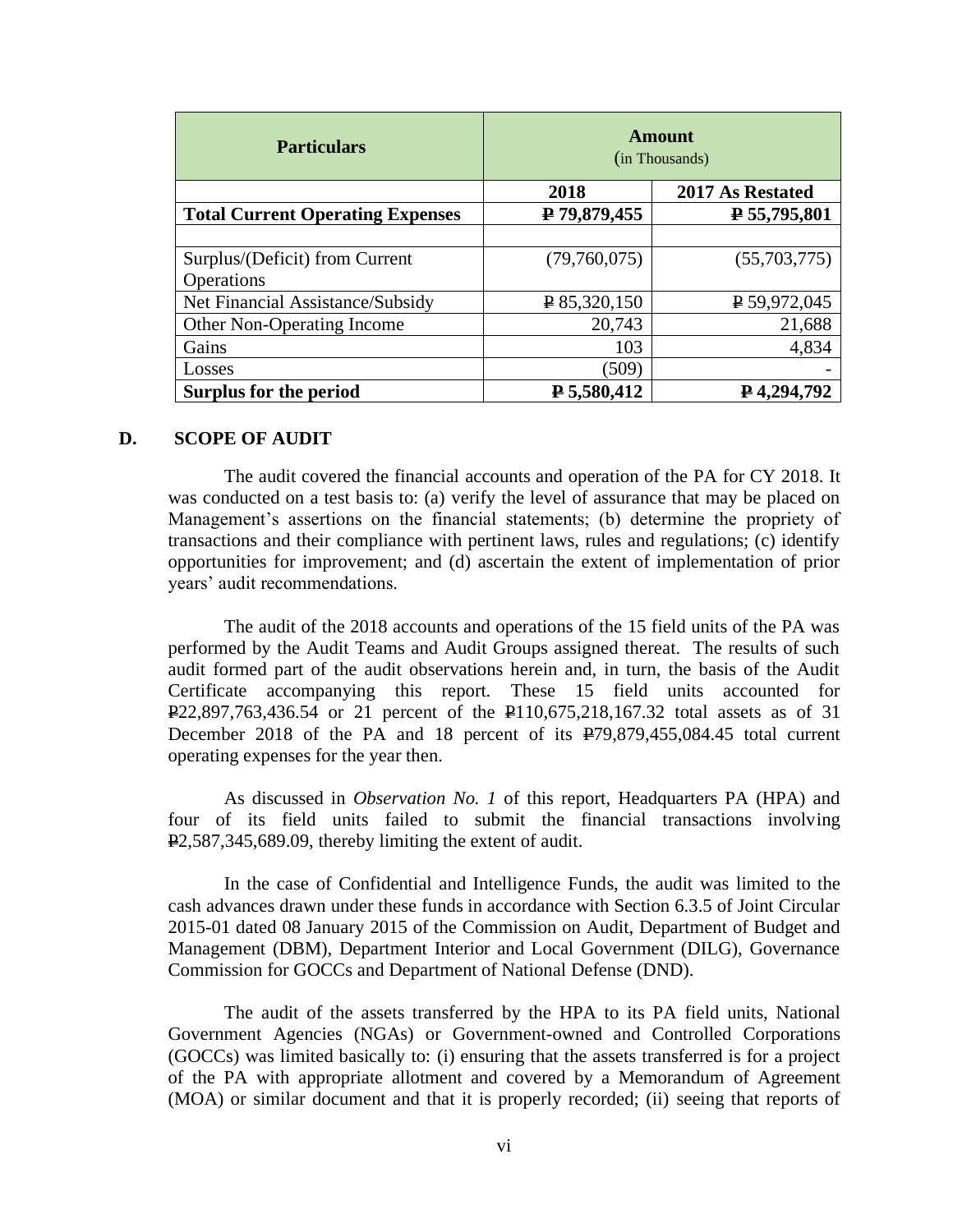disbursements and disallowances are recognized in the PA books of accounts; and (iii) reconciling the records of transferred funds of the PA, on one hand, and recipient or implementing PA field units, NGAs and GOCCs, upon the other hand (pursuant to Section 7 of COA Circular No. 94-013 dated 13 December 1994). The audit of the disbursement/utilization of the transferred assets was conducted by the auditors of the recipient or implementing PA field units, NGAs and GOCCs.

# **E. INDEPENDENT AUDITOR'S REPORT**

The Auditor rendered a qualified opinion on the fairness of presentation of the financial statements of the Philippine Army as at 31 December 2018 because of (i) accounting errors amounting to  $\text{\textsterling}3,516,134,737.75$  representing 4.4 percent of its total current operating expenses of P79,879,455,084.45 (**Annex B**); (ii) accounting deficiencies (**Annex B)**; and (iii) non-disclosure of information in the Notes to Financial Statements required in the Philippine Public Sector Accounting Standards (PPSASs) as discussed in Observation No. 4 of this report.

# **F**. **SUMMARY OF OBSERVATIONS AND RECOMMENDATIONS**

1. Headquarters PA (HPA) and four of its field units failed to submit the financial documents for transactions involving P2,587,345,689.09, thereby limiting the extent of audit and forfeiting the benefit of, among others, timely detecting errors and deficiencies; identifying areas for improvement; and having input to assessments of accountability and decisions that need to be made. (*Observation No. 1*)

For this we recommended that Management direct the responsible officers and staff of the HPA and four field units to submit without further delay the financial records and information specified herein and effectively resolve the issue on the lack of personnel in ASPA.

2. Accounting errors in recording transactions amounting to P3,516,134,737.75 resulted in the misstatement of affected accounts and weighed on the fair presentation of the PA's Consolidated Financial Statements (FS), as discussed in detail in *Observation No. 2.* 

For this we reinforced our prior years' recommendation by urging Management to direct the concerned accountants of ASPA and Field Accounting Units to correct immediately the accounting errors discussed herein.

3. Various accounting deficiencies in recording and reporting financial transactions amounting to P4,952,590,419.72 undermined the quality of information presented in the PA's Consolidated FS as presented in detail in *Observation No. 3*.

Accordingly, we reinforced our prior years' recommendation by recommending that Management instruct the concerned officers and staff of the HPA, Infantry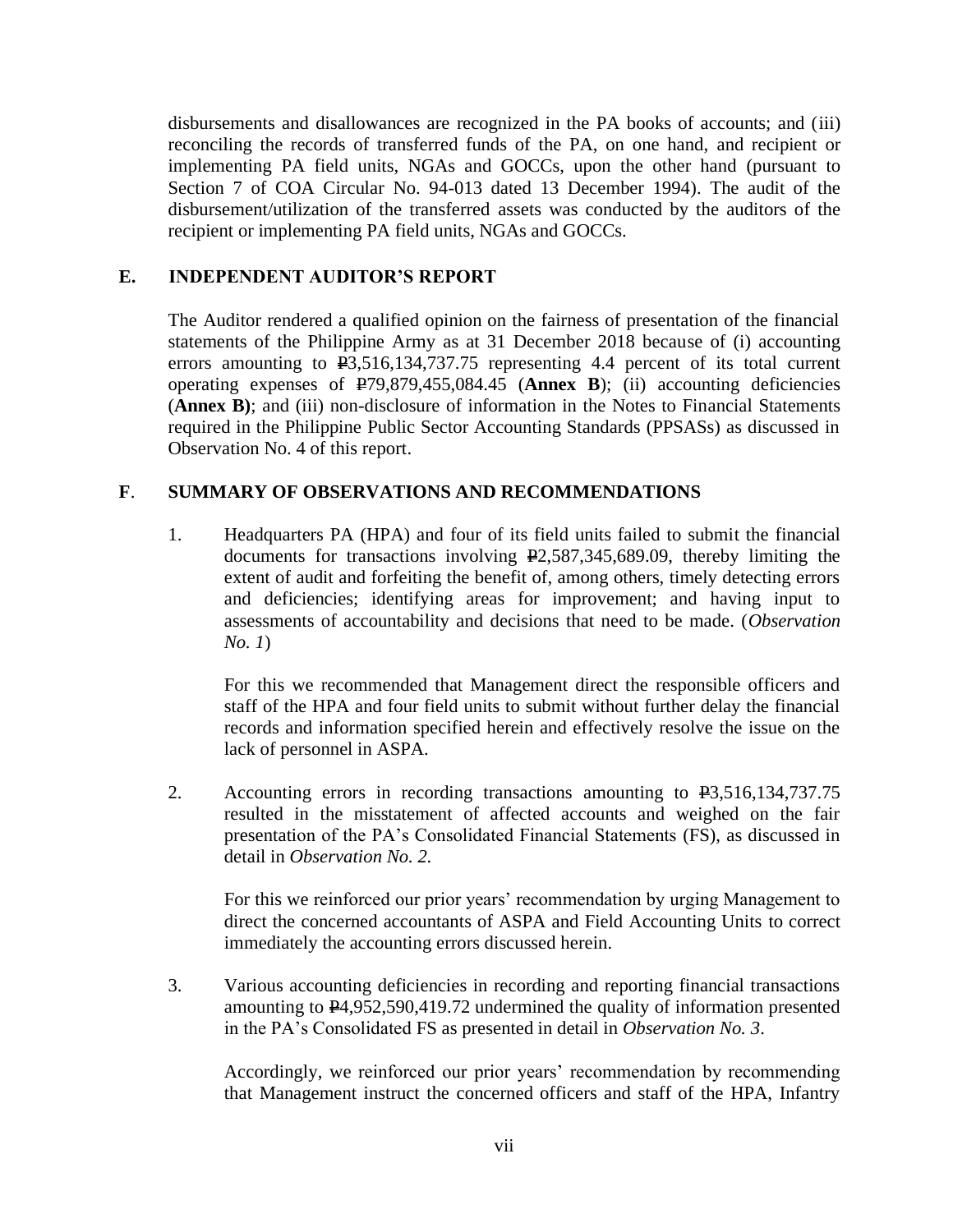Divisions and Engineer Brigades to resolve the accounting deficiencies listed in detail in Annex B. Specifically: (a) for the long outstanding cash advances, settle them without further delay and ensure that the recognition of the attendant assets and expenses are made in the proper period; (b) in the case of the unreconciled difference between the property and accounting records, and between the records of accounts of PA and Procurement Service-Department of Budget and Management (PS-DBM) or Philippine International Trading Corporation (PITC), account for and settle them fully; (c) for the undocumented bank credit and debit memo, account for them fully and recognize them in the books of accounts by the end of 2019; (d) in the case of disbursements, account balances and financial transactions lacking the prescribed documentation, prove their validity/regularity by submitting such documentation; (e) for the abnormal FOL consumption recognized in the accounts, account for and recognize the actual level of consumption; (f) in the case of PPE without allowance for depreciation, provide such depreciation in accordance with the prescribed method; and (g) for the 895 pieces of firearms turned-in to FSSU, ASCOM and PAO, GS, account for them correctly in both the books of accounts of ASPA and  $3<sup>rd</sup>$  ID.

4. The PA had not disclosed in the Notes to FS the required information that will enable users of its FS to evaluate the significance of the assets, liabilities and equities to its financial position and performance and the nature and extent of risks arising from them. This weighed on the understandability of the FS. (*Observation No. 4*).

In order to meet the standard of understandability and enable users of its FS to evaluate the significance of the assets, liabilities and equities to its financial position and performance and the nature and extent of risks arising from them, we recommended that Management direct ASPA to disclose in the Notes to FS the following: (a) nature and substance of the changes arising from the restatement of accounts presented in the 2017 FS; and (b) information on receivables, inventories and PPE listed in Table 8.

5. Considerable delay from 25 to 61 calendar days in procurement actions for mission-essential goods and base development projects poses risk to the PA operations in achieving its core purpose. *(Observation No. 5)*

We recommended that Management direct the Commanding Officer of the PAPC to: (a) address the delay in procurement actions and in the process come up with a catch-up plan reflecting the prevailing condition in 2018; (b) in the case of procurement through PITC and from GA: (i) work closely with them to implement measures to hasten considerably the delivery of the outstanding requisitioned goods, equipment, etc.; and (ii) evaluate and determine the extent by which PA can effectively source operational requirements from them and ensure that such extent is factored in future procurement actions.